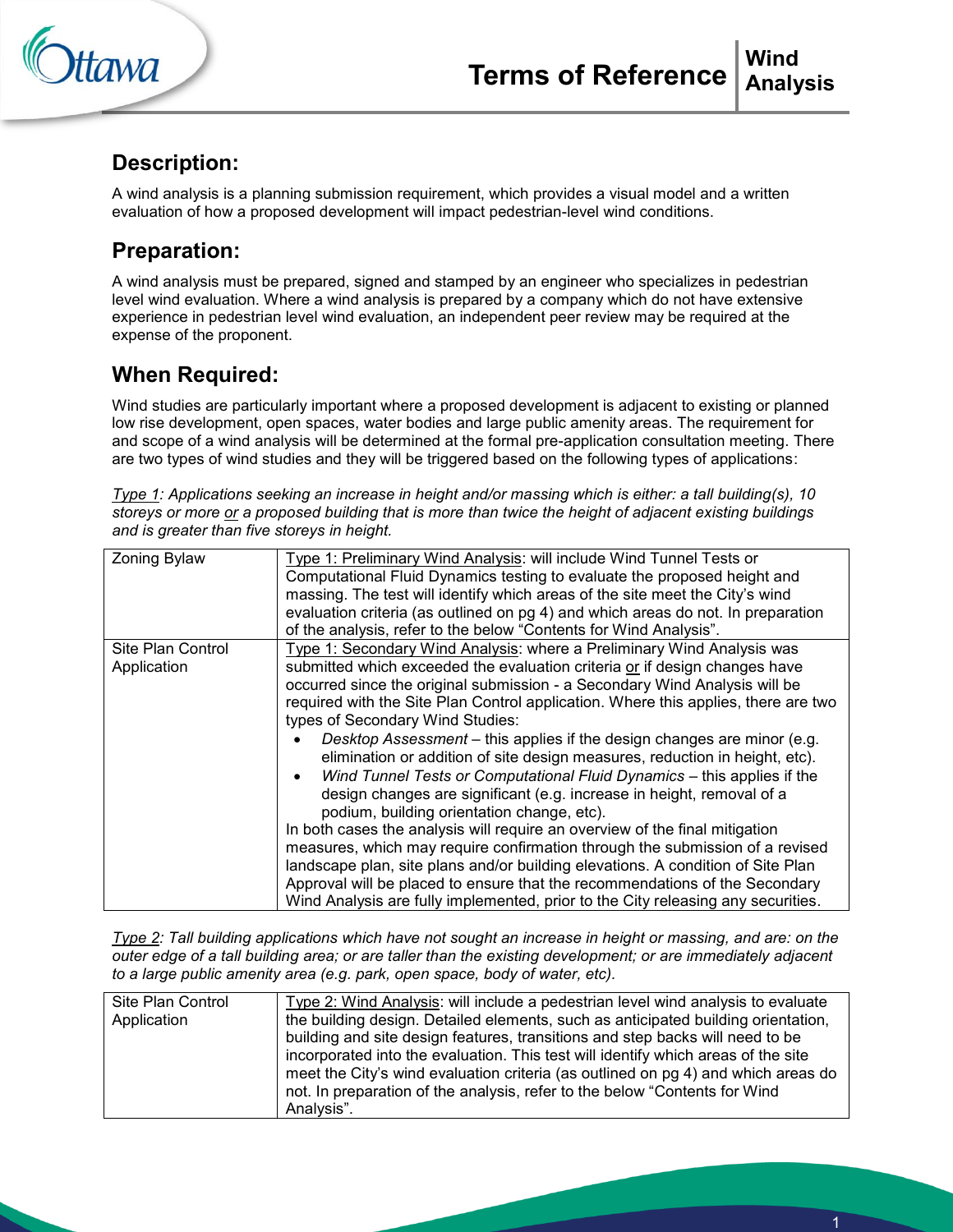

## **Contents for a Wind Analysis:**

A wind analysis will contain and/or address the below contents for wind studies and analysis criteria. Failure to satisfy these components, may result in the application being considered incomplete.

#### Prior to the Application Submission:

 Where a wind tunnel test is to be completed, provide an image displaying the proposed "test locations" to the file planner for approval prior to the simulation (see *Figure 2 and 3*).

Example Pedestrian and Amenity Area Test Locations:

- Major building entrances
- Sidewalks (adjacent to the proposed building)
- Parking lots (adjacent to the proposed building)
- Public amenity spaces (e.g. parks, plazas, courtyards, trails, public pools, restaurant patios etc)
- Private amenity spaces (e.g. roof top patio's, green roofs, private pools)

#### The Application Submission:

State the: type of application, municipal address and the company who has prepared the analysis.

Existing Context:

- Indicate the meteorological data used to confirm the wind conditions.
- Provide images which display the prevailing wind directions inset within the current site conditions for each required test date. Highlight the location of the proposed site (see *Figure* 3).

Effects of the Proposal:

- Provide an image which displays the existing and proposed pedestrian and amenity area(s) within the proposed development and immediate adjacent area(s). For wind tests only, inset within this image show where the final test locations were chosen (see *Figure 2 and 3*).
- Where a wind tunnel test was completed, provide the numerical findings at each sensor location on each test date. This will display the resulting wind conditions at each test location (e.g. prevailing wind directions and speeds) as a result of the proposed development.

Explanation:

- Provide a written summary of the wind impacts, which include the locations of the impact and type of wind sensitive use where the impact occurs for each test date.
- Detail the proposed mitigation measures included in the development proposal (if applicable).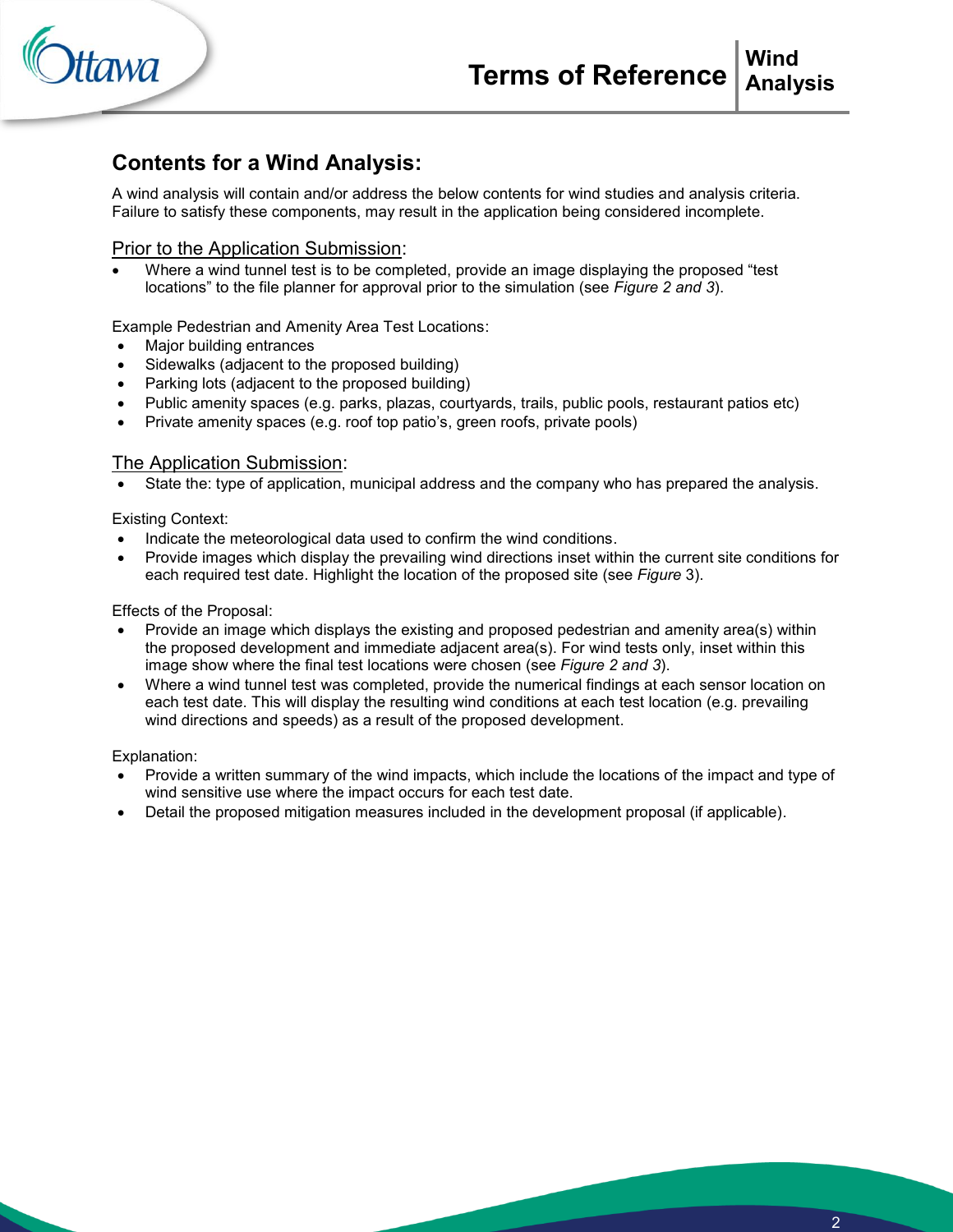

## **Analysis Criteria:**

The following wind analysis requirements outline the City's expectation for test dates and test locations.

#### Test Dates:

Consultants are required to use a minimum of 30 years of hourly wind data from the Ottawa International Airport on a four season basis (see *Figure 1*), as follows:

- Winter: December February
- Spring: March May
- Summer: June August
- Fall: September November

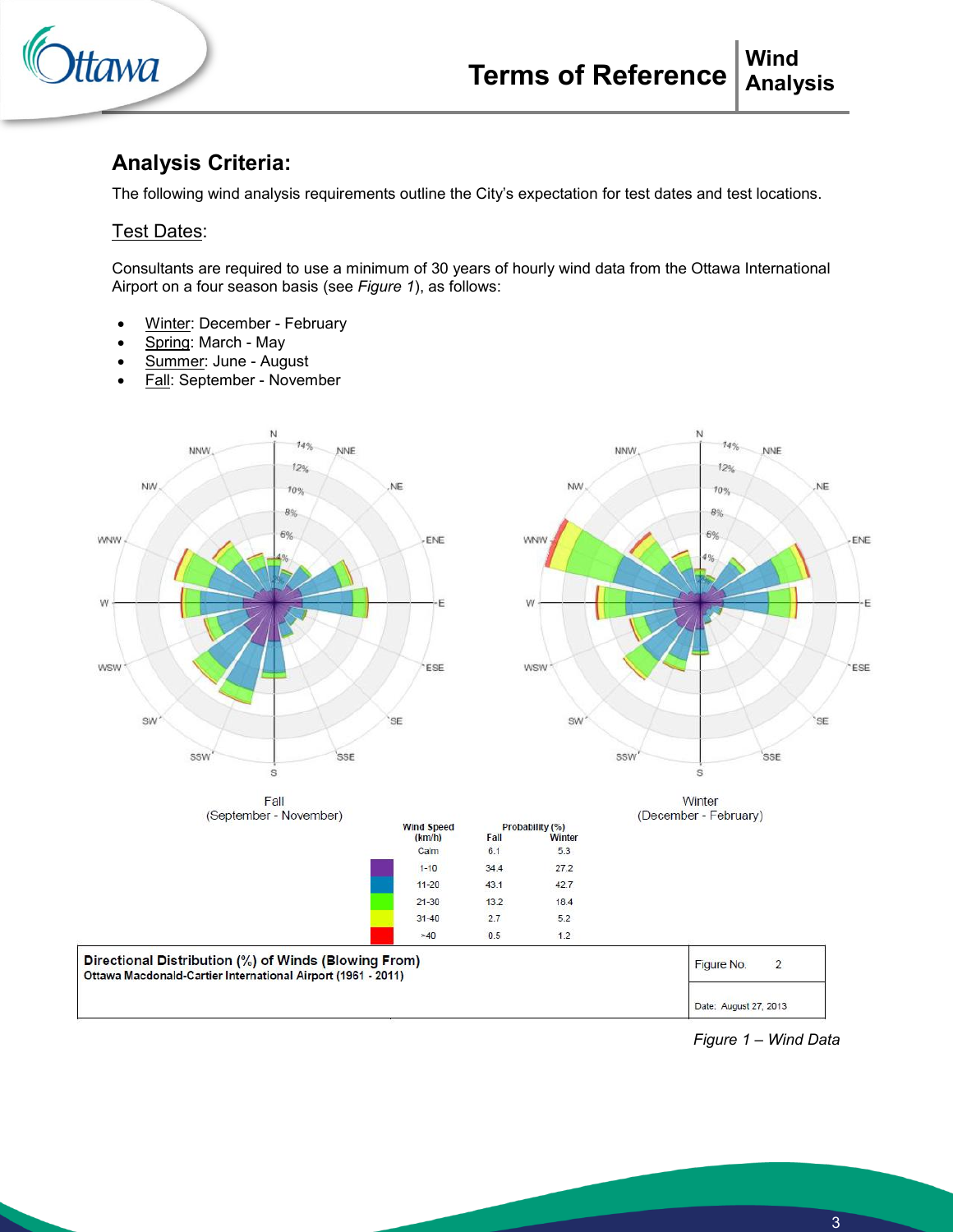

## **Evaluation Criteria:**

*The following evaluation criteria will be used to evaluate wind speeds from the proposed development:* 

#### Wind Comfort Criteria:

Both mean wind and wind gusts will be used to measure the comfort of the wind at identified locations. There are four measuring points to evaluate the comfort of the wind speed: sitting, standing, strolling and walking. These measuring points are to be evaluated at different locations/areas on the development site and immediate adjacent area to ensure that they meet the criteria. Should a proposed development not be able to meet the comfort evaluation criteria, mitigation measures (e.g. building and / or site design measures) are required for Type 1 applications and strongly suggested for Type 2 applications.

| Category      | Speed (km/hr) | <b>Where Applicable</b>                                                                                                |
|---------------|---------------|------------------------------------------------------------------------------------------------------------------------|
| Sitting       | $\leq 10$     | Outdoor public and private amenity spaces (e.g. restaurant<br>patio's and seating areas)                               |
| Standing      | $\leq 14$     | Major building entrances and bus stops                                                                                 |
| Strolling     | $\leq 17$     | Sidewalks association with a mainstreet, plazas and parks                                                              |
| Walking       | $\leq 20$     | Sidewalks other than those associated with a mainstreet,<br>bicycle paths and parking lots                             |
| Uncomfortable | $\geq 20$     | Winds of this magnitude are considered a nuisance for most<br>activities and wind mitigation measures are recommended. |

**NOTE**: The speeds are based on a seasonal 20% exceedance factor (between 6:00am-11:00pm). In other words the criterion has been met if the wind speeds occur at least 80% of the time or four out of five days.

#### Wind Safety Criteria:

Wind gusts will be used to measure the safety of the wind on all test locations. Should a proposed development not be able to meet the wind safety criteria, appropriate mitigation measures (e.g. redesign of the site, reduction in height, etc.) will be required to eliminate the safety issue.

| Category | Speed (km/hr) | Where Applicable                                            |
|----------|---------------|-------------------------------------------------------------|
| Exceeded | $\geq 90$     | At any test location, wind speeds of this magnitude are     |
|          |               | considered a safety hazard and wind mitigation is required. |

**NOTE**: The speeds are based on an annual exceedance of 9 hours or 0.1% of the time for a 24 hour day.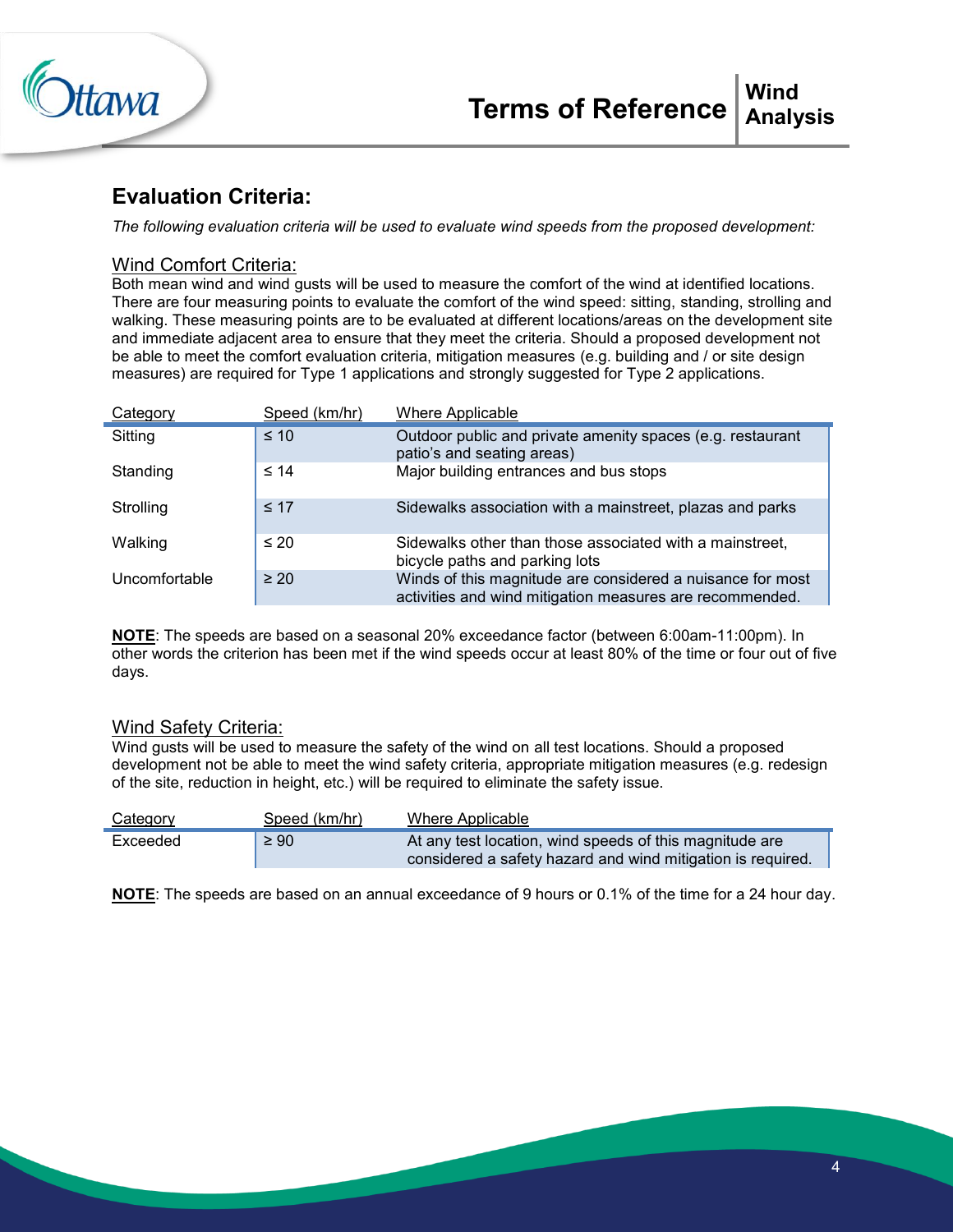

#### **Terms of Reference Wind Analysis**

#### **Mitigation Measures:**

Building design measures can help to reduce the wind conditions that may be downwashed from buildings which are taller in height. Site design measures can help to reduce the wind conditions present at the pedestrian realm. The type and location of the mitigation measure will be determined through consultation with the development proponent and the file planner.

Building Design Measures:

- Podiums
- Balconies or terraces
- Stepped or transitioned building
- Canopies
- Parapet walls and wind screens
- Curved or stepped corners
- Entrances are away from corners
- Recess the entrance from the building façade and/or vestibules
- **Overhangs**











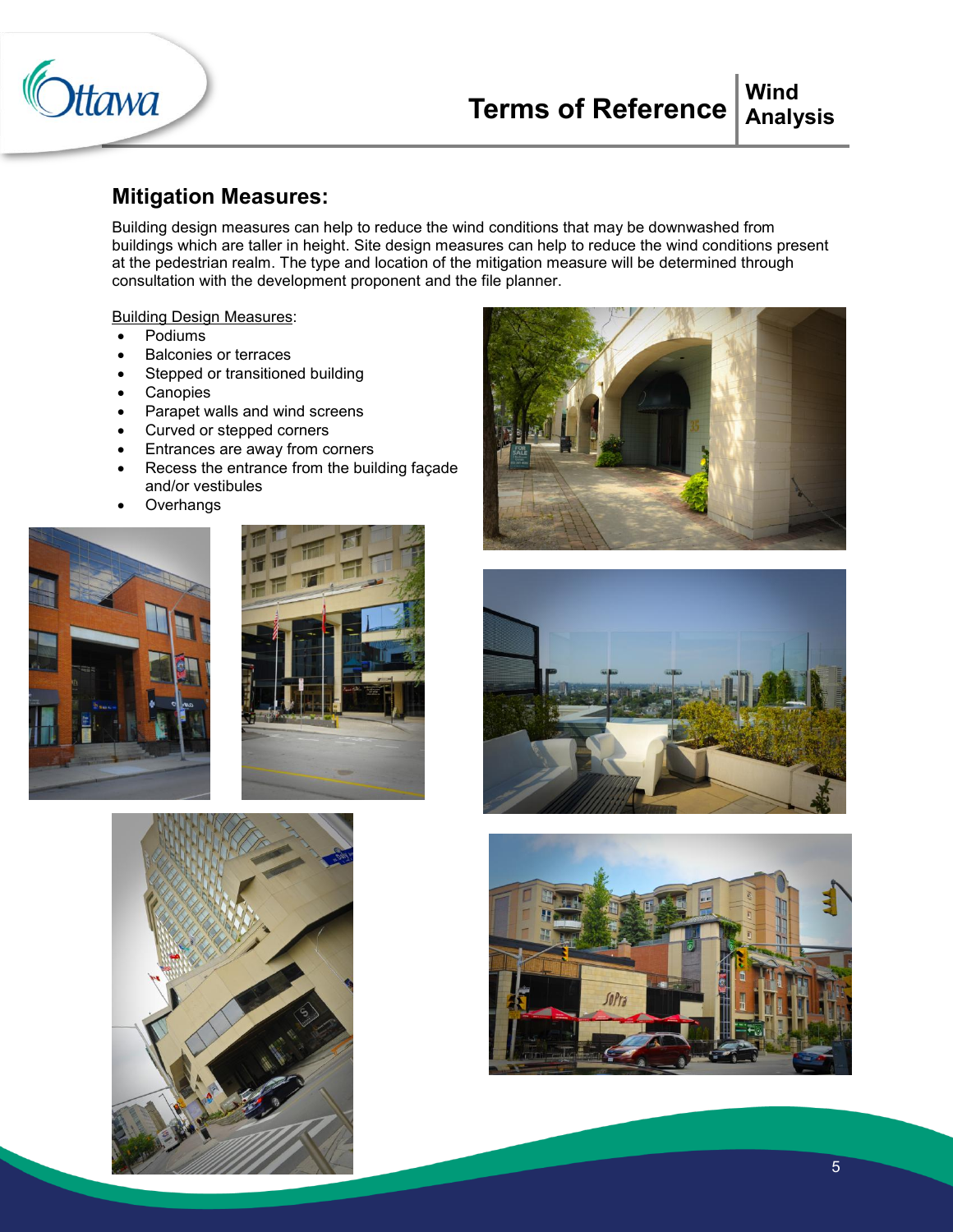

### **Mitigation Measures Continued:**

#### Site Design Measures:

- Coniferous tree plantings near the corners of the buildings
- Landscape berms
- Large rocks





- Fences and retaining walls
- Tall obstacles (e.g. public art) at building corners in pedestrian realm
- Privacy walls and tall trellises





Submission: six hard copies and one digital copy of the wind analysis. A digital rendering (Sketchup, AutoCAD, etc) of the proposed building(s) would also be preferred for submission; otherwise height schedules as outlined it the Shadow Analysis Terms of Reference is acceptable.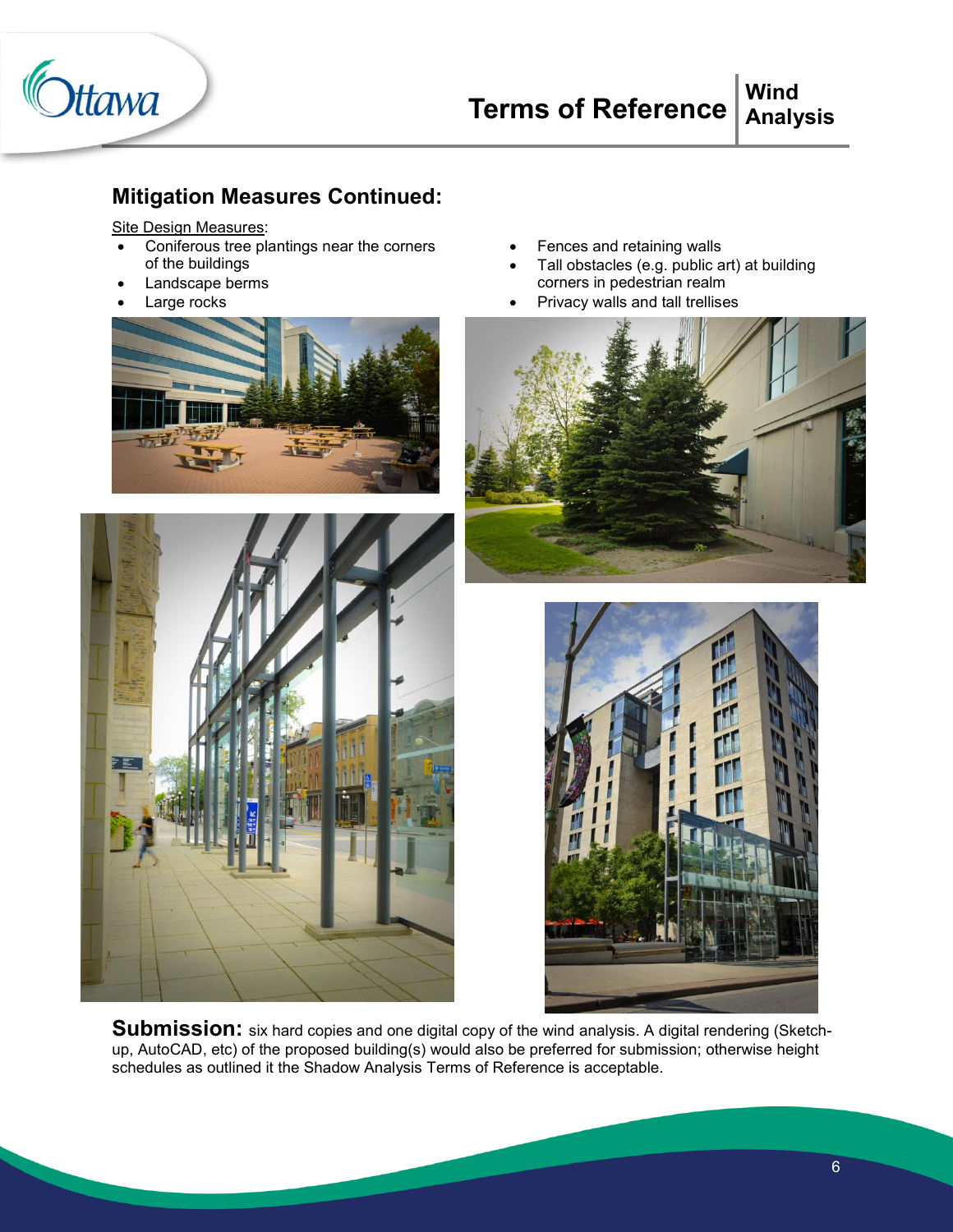